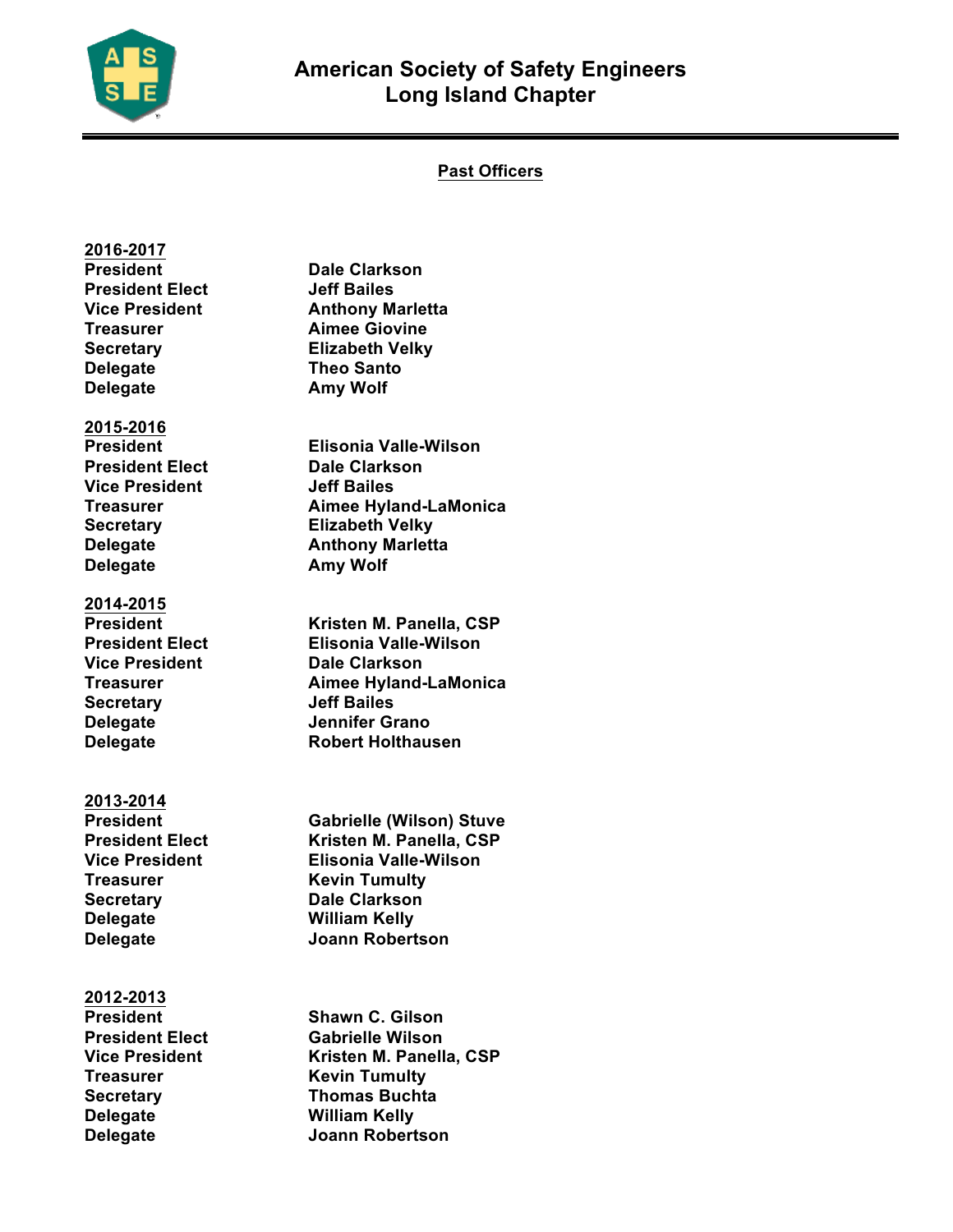**2011-2012 Treasurer Kevin Tumulty**

**2010-2011 Vice President Shawn Gilson Treasurer Kevin Tumulty Delegate Mark West**

**2009-2010 Treasurer Eric Kahn, CSP Secretary James Boyle Delegate Kevin Tumulty**

**2008-2009 President Jennifer Grano Delegate James Boyle Delegate Kevin Tumulty**

**2007-2008 President Elect Jennifer Grano Delegate James Boyle**

**2006-2007 Vice President Jennifer Grano Treasurer Eric Kahn, CSP Delegate Kim Auletta**

**President Donald Meyer, PE, CSP President Elect Shawn C. Gilson Vice President Gabrielle Wilson Secretary Kristen M. Panella, CSP Delegate Thomas Buchta Delegate Joann Robertson President Charles Keeling President Elect Donald Meyer, PE, CSP Secretary Gabrielle Wilson President Robert Holthausen, RBP President Elect Charles Keeling Vice President Donald Meyer, PE, CSP Delegate Clifford Knee, HEM President Elect Robert Holthausen, RBP Vice President Charles Keeling Treasurer Eric Kahn, CSP Secretary Donald Meyer PE, CSP President Clifford Knee, HEM Vice President Robert Holthausen, RBP Eric Kahn, CSP Secretary Charles Keeling Delegate Donald Meyer, PE, CSP Arlene Carlson, CSP President Elect Clifford Knee, HEM**

**Secretary Robert Holthausen Delegate Charles Keeling**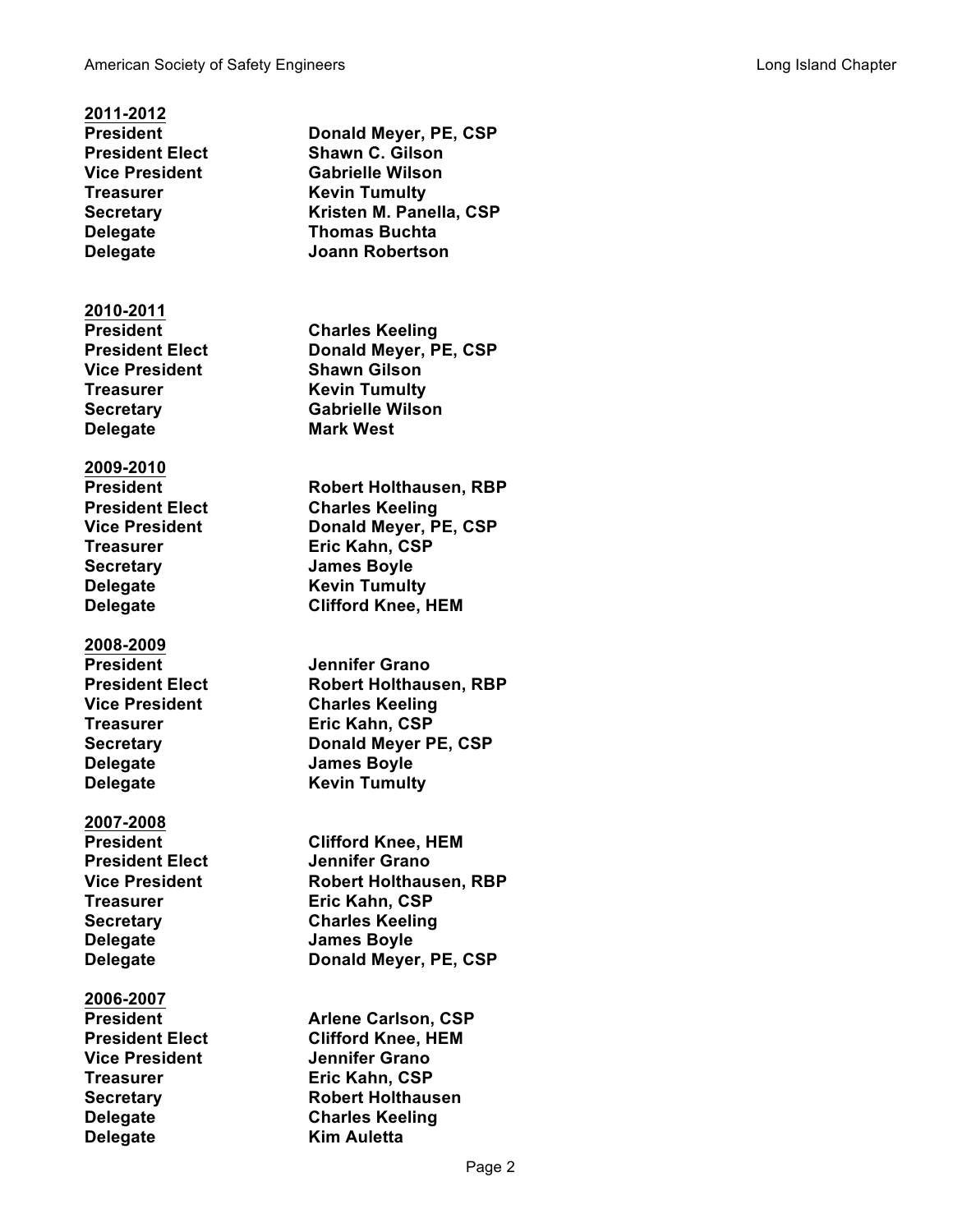**2005-2006 President Gary Kaczmarczyk President Elect Arlene Carlson, CSP Vice President Joann Robertson, CSP, ARM Treasurer Jerry Condello Secretary Elisonia Valle Delegate Clifford Knee Delegate Jennifer Grano 2004-2005 President Hector Santiago President Elect Gary Kaczmarczyk Vice President Arlene Carlson, CSP Treasurer Clifford Knee Secretary Elisonia Valle Delegate Maureen Kotlas, CSP Delegate Joann Robertson, CSP, ARM 2003-2004 President Jill Kavoukian, CHSP President Elect Hector Santiago Vice President Gary Kaczmarczyk Treasurer Clifford Knee Secretary Joann Robertson, CSP, ARM Delegate Douglas Cody, CSP, CSHM Delegate Maureen Kotlas, CSP 2002-2003 President Maureen Kotlas, CSP President Elect Jill Kavoukian Vice President Hector Santiago Treasurer Gary Kaczmarczyk Secretary Clifford Knee Delegate Maureen Kotlas, CSP Delegate Joann Robertson, CSP, ARM 2001-2002 President Tom Petralia, CSP President Elect Maureen Kotlas, CSP Vice President Jill Kavoukian Treasurer Kevin Hyms, CSP Secretary Clifford Knee Delegate Douglas Cody, CSP, CSHM Delegate Kevin Hyms, CSP 2000-2001 President Douglas Cody, CSP, CSHM President Elect Tom Petralia, CSP Vice President Jill Kavoukian Treasurer Kevin Hyms, CSP Secretary Clifford Knee Delegate Joann Robertson, CSP, ARM**

**Delegate Hector Santiago**

Page 3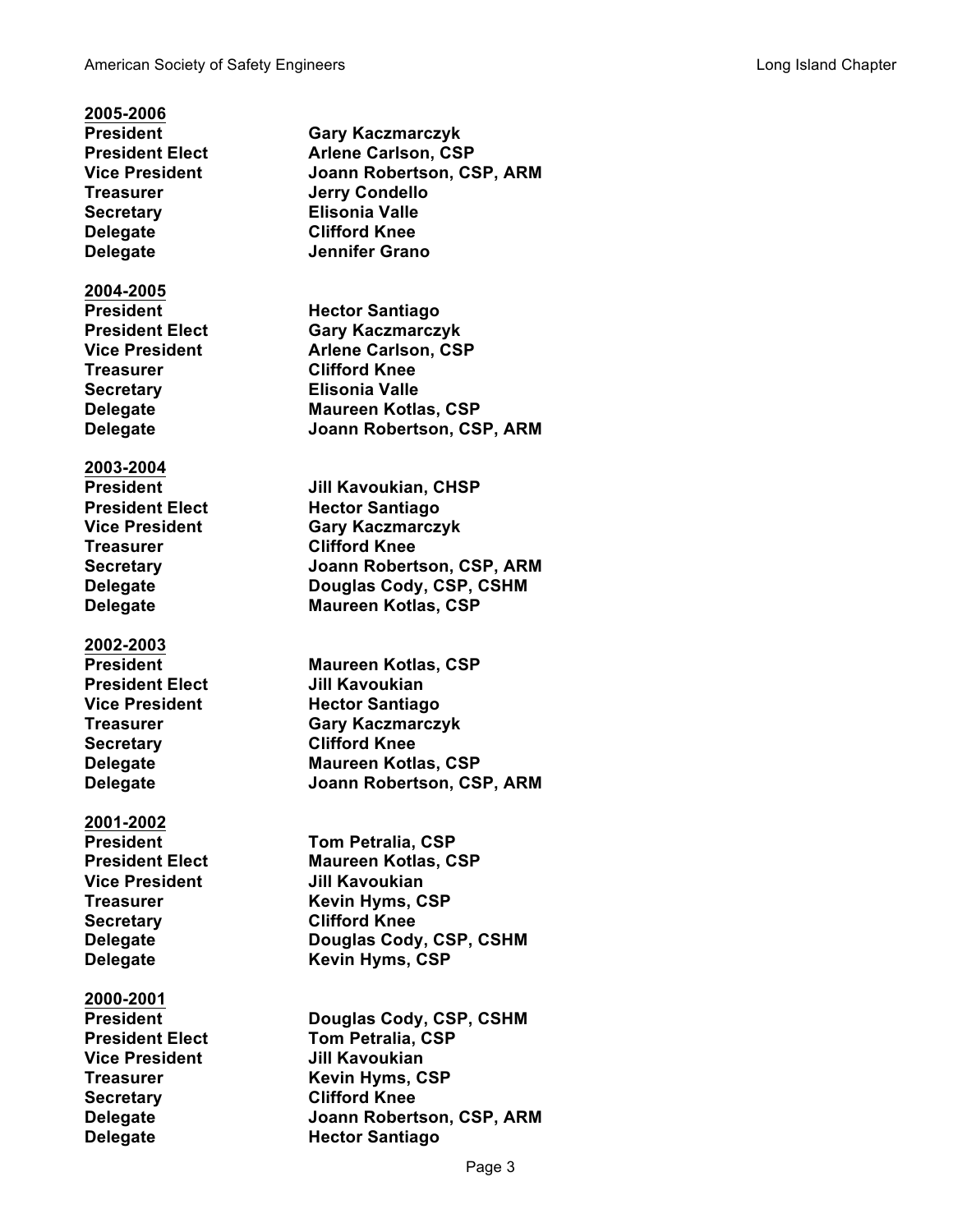# **1999-2000**

**President Frank Laurita**

### **1998-1999**

**President Ed Montvidas President Elect Frank Laurita**

### **1997-1998**

**President Elect Ed Montvidas Vice President Frank Laurita Delegate Frank Clark Delegate Jill Kavoukian**

### **1996-1997**

**Vice President Ed Montvidas**

## **1995-1996**

**President Elect Susan Ciervo Treasurer Ed Montvidas Delegate Frank Laurita**

**Pouglas Cody, CSP, CSHM Vice President Maureen Kotlas Treasurer Kevin Hyms, CSP Secretary Tom Petralia, CSP Delegate Leo DeBobes, CSP Delegate Frank Marotta, Esq., CSP Vice President Douglas Cody, CSP Treasurer Maureen Kotlas Secretary Hector Santiago Delegate Clarence Coston, CSP Delegate William Marletta, PhD., CSP**

**President Carlos Rentas, CSP Treasurer Maureen Kotlas Secretary Douglas Cody, CSP**

**President Susan Ciervo Boyle President Elect Carlos Rentas, CSP Treasurer Tom Petralia, CSP Secretary Douglas Cody, CSP Delegate Thomas Petralia, CSP Delegate Hector Santiago**

**President Clarence Coston, CSP Vice President Carlos Rentas, CSP Secretary Joann Robertson, CPCU, ARM Delegate Sal DiLauro, CSP Delegate Carlos Rentas, CSP**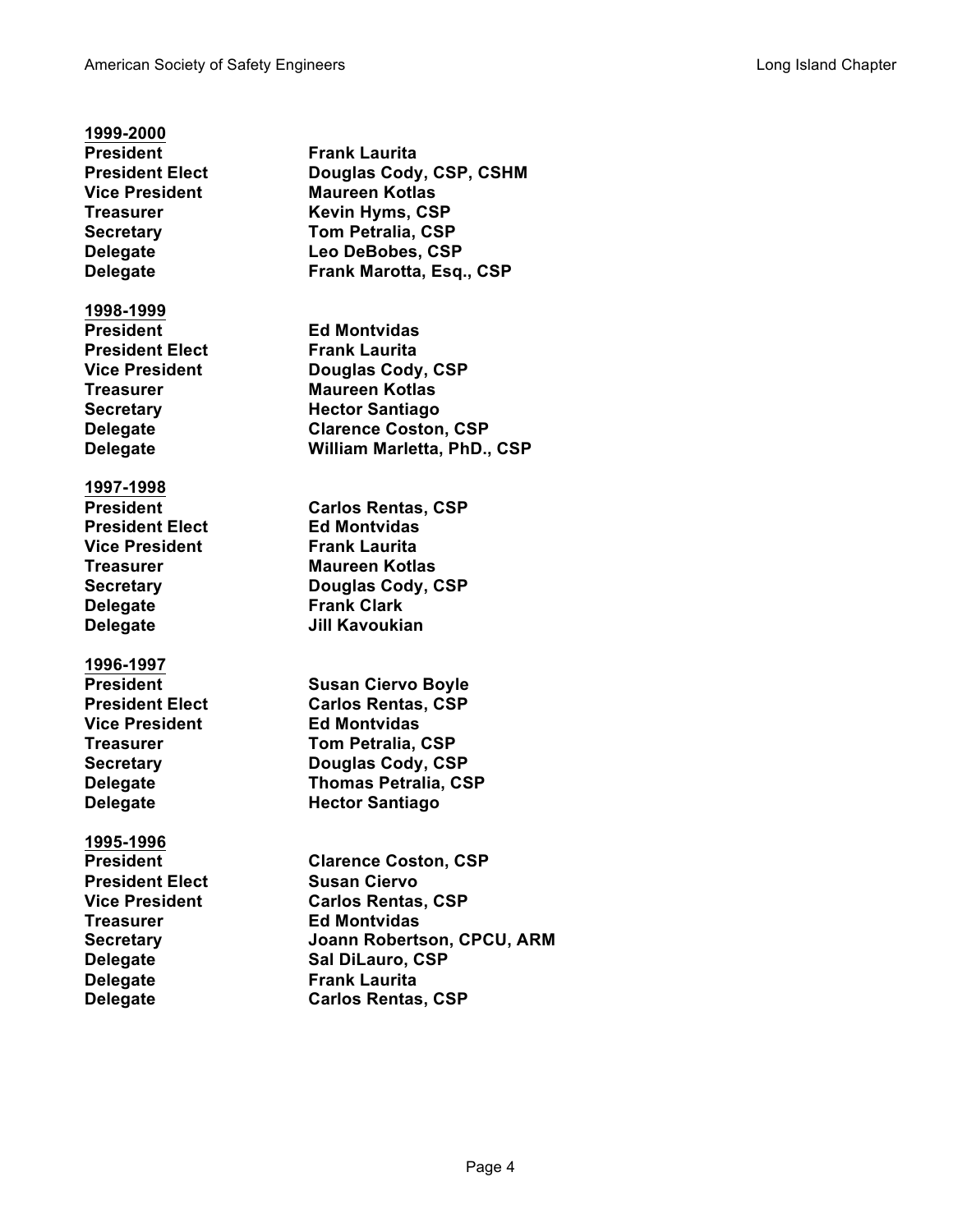## **1994-1995**

**President Russell Vance, CSP Vice President Susan Ciervo Treasurer Ed Montvidas Delegate Nancy Adams**

#### **1993-1994**

**Secretary Susan Ciervo**

#### **1992-1993**

### **1991-1992**

**Delegate Arlene Carlson**

## **1990-1991**

**Delegate Arlene Carlson**

**President Elect Clarence Coston, CSP Secretary Debbie Laske, PE Delegate Donald Dains, CSP Delegate Carlos Rentas, CSP President William Marletta, CSP President Elect Russell Vance, CSP Vice President Clarence Coston, CSP Treasurer Arlene Carlson, CSP Delegate R. Andree, PhD., CSP Delegate Leo DeBobes, CSP Delegate Steve Kane, CSP, PE President Steve Kane, CSP, PE**

**President Elect William Marletta, CSP Vice President Russell Vance, CSP Treasurer Clarence Coston, CSP Secretary Arlene Carlson, ASP Delegate R. Andree, PhD., CSP Delegate George Marshall, CSP, PE Delegate Gary Kaczmarczyk**

**President Art Brings, CSP President Elect Steve Kane, CSP, PE Vice President William Marletta, CSP Treasurer Russell Vance, CSP Secretary <b>Donald Dains, CSP Delegate R. Andree, PhD., CSP Delegate George Marshall, CSP**

**President Leo DeBobes, CSP President Elect Art Brings, CSP Vice President Steve Kane, CSP, PE Treasurer William Marletta, CSP Secretary Russell Vance, CSP Delegate R. Andree, PhD., CSP Delegate Howard Edelson, CSP**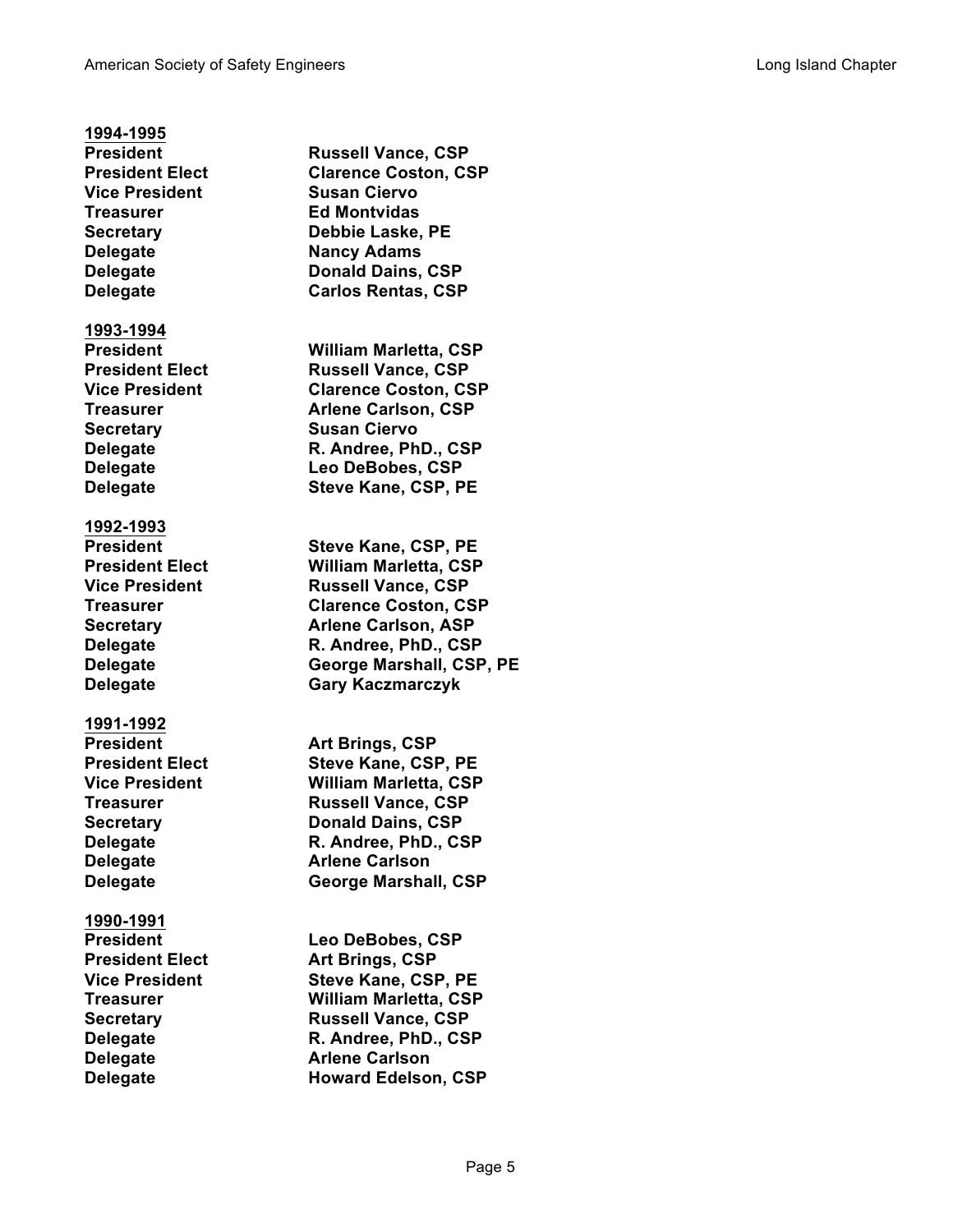## **1989-1990 President Leo DeBobes, CSP President Elect John Harned Vice President Art Brings, CSP Treasurer Steve Kane, CSP, PE Secretary William Marletta, CSP Delegate R. Andree, PhD., CSP Delegate Steve Kane, CSP, PE Delegate George Marshall 1988-1989 President Kevin Burns President Elect Leo DeBobes, CSP Vice President John Harned Treasurer Art Brings, CSP Secretary Frank Beyers Delegate Howard Edelson, CSP Delegate Steve Kane, CSP Delegate William Marletta, CSP ROC Delegate Edward O'Neill 1987-1988 President Christine Ruggieri President Elect Kevin Burns Vice President Leo DeBobes, CSP Treasurer John Harned Secretary Frank Beyers Delegate Howard Edelson, CSP Delegate Steve Kane, CSP Delegate William Marletta, CSP ROC Delegate Edward O'Neill 1986-1987 President Frank Marotta, CSP Vice President Kevin Burns Treasurer Leo DeBobes, CSP Secretary Christine Ruggieri Delegate Arthur Brings Delegate Egberto Calix, Jr. ROC Delegate Edward O'Neill 1985-1986 President Edward Williams, CSP President Elect Hatim Kamel, CSP Vice President Frank Marotta, CSP Treasurer Mark West, ASP Secretary Christine Ruggieri Delegate Leo DeBobes Delegate Arthur Brings ROC Delegate <b>Peter Mattern Past President Douglas Galgano**